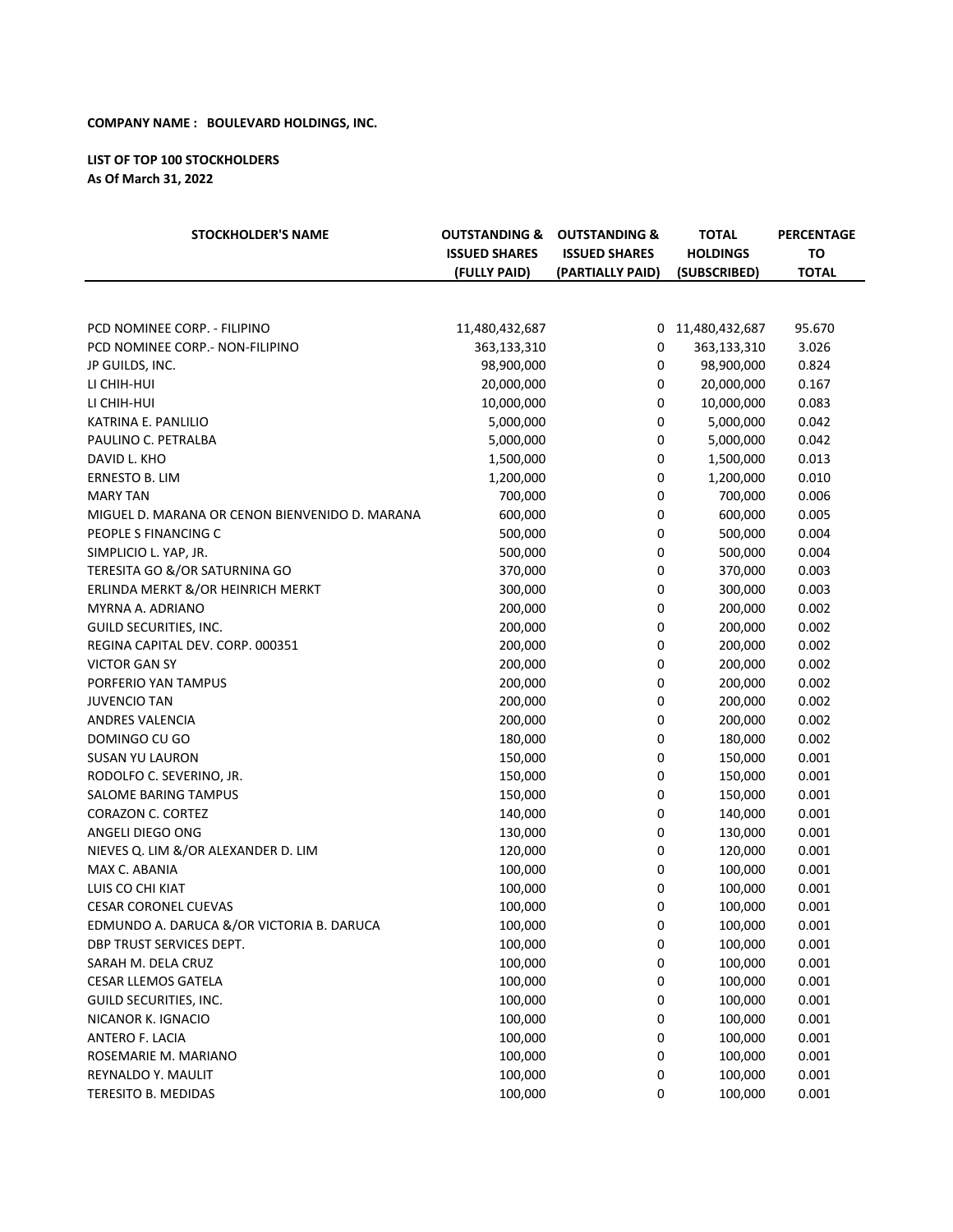| FERNANDO S. NUCUM, JR.               | 100,000 | 0 | 100,000 | 0.001 |
|--------------------------------------|---------|---|---------|-------|
| RACHELLE RIVA ONG                    | 100,000 | 0 | 100,000 | 0.001 |
| <b>RODERICK PHILIP ONG</b>           | 100,000 | 0 | 100,000 | 0.001 |
| MIGUEL PINEDA                        | 100,000 | 0 | 100,000 | 0.001 |
| REGINA CAPITAL DEV. CORP. 000351     | 100,000 | 0 | 100,000 | 0.001 |
| <b>ERNESTO SO</b>                    | 100,000 | 0 | 100,000 | 0.001 |
| <b>GLENN STUART Y. TAN</b>           | 100,000 | 0 | 100,000 | 0.001 |
| HUNNI Y. TAN                         | 100,000 | 0 | 100,000 | 0.001 |
| PAUL DANIEL Y. TAN                   | 100,000 | 0 | 100,000 | 0.001 |
| TIAN CHOAN N. TAN                    | 100,000 | 0 | 100,000 | 0.001 |
| PURIFICACION T. TANGLAO              | 100,000 | 0 | 100,000 | 0.001 |
| AGAPITO B. TANJUAQUIO                | 100,000 | 0 | 100,000 | 0.001 |
| <b>WILFREDO C. VILLAR</b>            | 100,000 | 0 | 100,000 |       |
|                                      |         |   |         | 0.001 |
| ROSA CHENG YAO                       | 100,000 | 0 | 100,000 | 0.001 |
| HERWIN TN. YU                        | 100,000 | 0 | 100,000 | 0.001 |
| RENATO C. SARGUILLA                  | 90,000  | 0 | 90,000  | 0.001 |
| MICHAEL JEFFREY GO                   | 80,000  | 0 | 80,000  | 0.001 |
| MONTANO R. GO, JR.                   | 70,000  | 0 | 70,000  | 0.001 |
| MAITA DEL CAMPO MANGLAPUS            | 60,000  | 0 | 60,000  | 0.001 |
| DOLORES D. PUNTAWE                   | 60,000  | 0 | 60,000  | 0.001 |
| MARIO S. ABUDE                       | 50,000  | 0 | 50,000  | 0.000 |
| FELICITAS S. AGUILAR                 | 50,000  | 0 | 50,000  | 0.000 |
| <b>JUANA ARGOSINO</b>                | 50,000  | 0 | 50,000  | 0.000 |
| MILDRED A. BACARRO                   | 50,000  | 0 | 50,000  | 0.000 |
| MAURO BABILONIA BADIOLA              | 50,000  | 0 | 50,000  | 0.000 |
| EVELINA AMORES BALBON                | 50,000  | 0 | 50,000  | 0.000 |
| BIC INVESTMENT & CAPITAL CORPORATION | 50,000  | 0 | 50,000  | 0.000 |
| AURORA C. BUNING                     | 50,000  | 0 | 50,000  | 0.000 |
| ARTEMIO L. BUTED                     | 50,000  | 0 | 50,000  | 0.000 |
| <b>IAN CALANGI</b>                   | 50,000  | 0 | 50,000  | 0.000 |
| ROBERT MAR CHAN                      | 50,000  | 0 | 50,000  | 0.000 |
| CHAN KOON K. CHEE                    | 50,000  | 0 | 50,000  | 0.000 |
| ARSENIO LEE CHUA                     | 50,000  | 0 | 50,000  | 0.000 |
| TSU LI CHUANG                        | 50,000  | 0 | 50,000  | 0.000 |
| KIAN CHAY CO                         | 50,000  | 0 | 50,000  | 0.000 |
| MARIO MANUELITO CORONEL              | 50,000  | 0 | 50,000  | 0.000 |
| <b>CAROLENE SIA DICHAVES</b>         | 50,000  | 0 | 50,000  | 0.000 |
| ROSA DYCHINGCO                       | 50,000  | 0 | 50,000  | 0.000 |
| <b>WILLIAM EBOL</b>                  | 50,000  | 0 | 50,000  | 0.000 |
| CELESTINA M. ESCALONA                | 50,000  | 0 | 50,000  | 0.000 |
| RUBEN OLALIA ESPIRITU                | 50,000  | 0 | 50,000  | 0.000 |
| ANTONIO A. ESTOLAS                   | 50,000  | 0 | 50,000  | 0.000 |
| CEZARIA D. GAOR                      | 50,000  | 0 | 50,000  | 0.000 |
| CARMELITA P. GONZALES                | 50,000  | 0 | 50,000  | 0.000 |
| LILY S. HO                           | 50,000  | 0 | 50,000  | 0.000 |
| PERCIVAL LANDA                       | 50,000  | 0 |         | 0.000 |
|                                      |         |   | 50,000  |       |
| BIENVINIDO LIM &/OR WILLIAM L.       | 50,000  | 0 | 50,000  | 0.000 |
| ROSE NELLIE G. MAGBAG                | 50,000  | 0 | 50,000  | 0.000 |
| . MARIE ANTOINETTE D.                | 50,000  | 0 | 50,000  | 0.000 |
| ALBERTO MENDOZA                      | 50,000  | 0 | 50,000  | 0.000 |
| DOLORES T. ONG                       | 50,000  | 0 | 50,000  | 0.000 |
| AZUCENA R. PALAGANAS                 | 50,000  | 0 | 50,000  | 0.000 |
| FILOMENA C. PEDROCHE                 | 50,000  | 0 | 50,000  | 0.000 |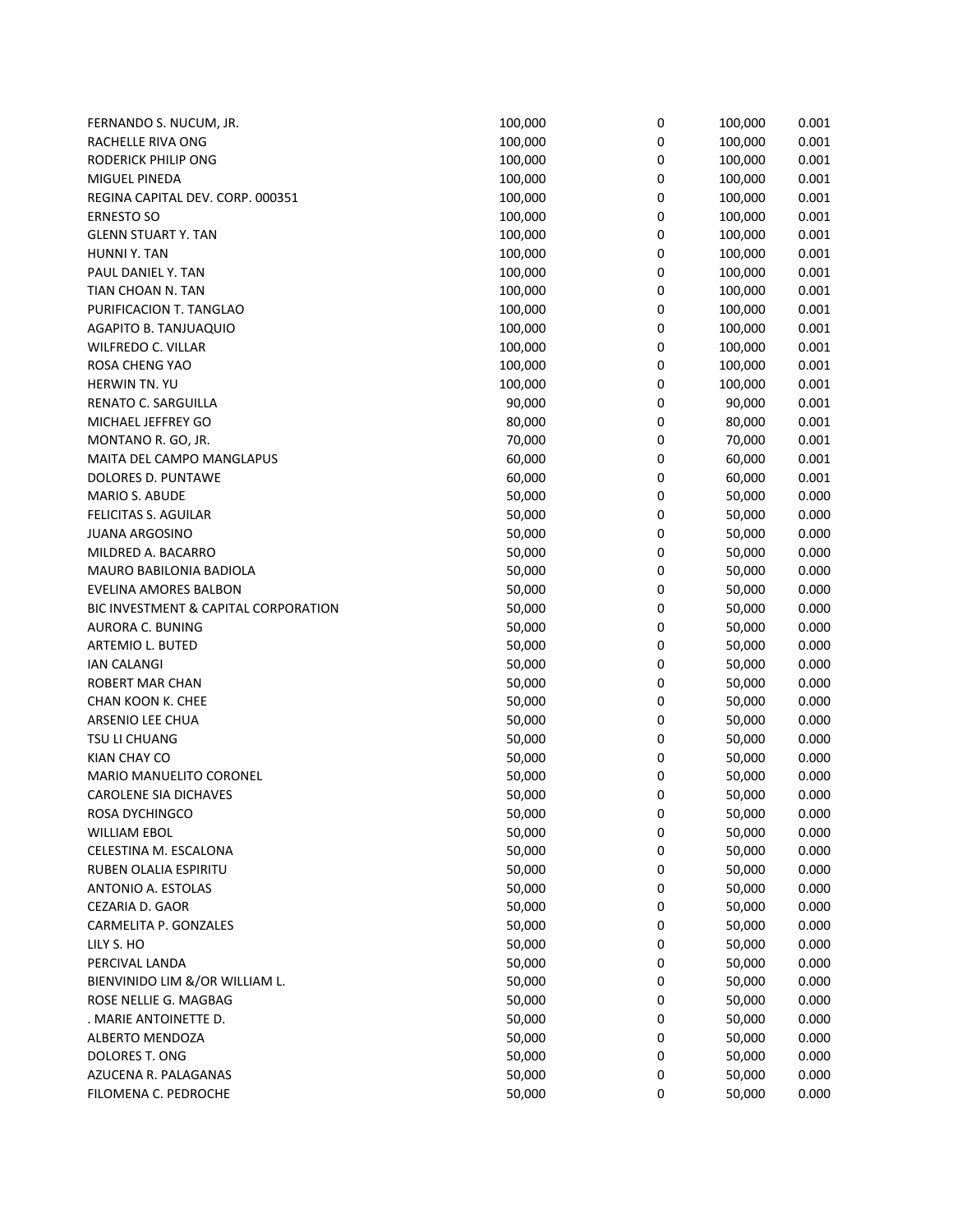| <b>SUSAN LIM PRINCIPE</b>      | 50,000 | 0 | 50,000 | 0.000 |
|--------------------------------|--------|---|--------|-------|
| ROSITA PUNZALAN QUITO          | 50,000 | 0 | 50,000 | 0.000 |
| DOLORES G. ROSALES             | 50,000 | 0 | 50,000 | 0.000 |
| <b>WILSON SY</b>               | 50,000 | 0 | 50,000 | 0.000 |
| <b>ABELARDO T. TENG</b>        | 50,000 | 0 | 50,000 | 0.000 |
| MANUEL OBAL YAN                | 50,000 | 0 | 50,000 | 0.000 |
| ROBERTO GO YU                  | 50,000 | 0 | 50,000 | 0.000 |
| SOTERO ALA-AN ANG              | 40,000 | 0 | 40,000 | 0.000 |
| <b>ERNANI M. ANTONIO</b>       | 40,000 | 0 | 40,000 | 0.000 |
| <b>BONIFACIO CHUA</b>          | 40,000 | 0 | 40,000 | 0.000 |
| ELEAZAR PADUA DUCLAYAN         | 40,000 | 0 | 40,000 | 0.000 |
| RICHARD GORDON                 | 40,000 | 0 | 40,000 | 0.000 |
| ROLITO JALECO JAMILARIN        | 40,000 | 0 | 40,000 | 0.000 |
| HENRY SINDAYEN MALICDEM        | 40,000 | 0 | 40,000 | 0.000 |
| JOSEPH CHAN ONG                | 40,000 | 0 | 40,000 | 0.000 |
| <b>BELLA T. QUILLOY</b>        | 40,000 | 0 | 40,000 | 0.000 |
| JULIE U. REYES                 | 40,000 | 0 | 40,000 | 0.000 |
| <b>MAURICIA VALDEZ</b>         | 40,000 | 0 | 40,000 | 0.000 |
| MARIONETTE PEREGRINO AGUISANDA | 30,000 | 0 | 30,000 | 0.000 |
| ANTONIO B. ALTAMIRANO          | 30,000 | 0 | 30,000 | 0.000 |
| <b>BENITO L. ANG</b>           | 30,000 | 0 | 30,000 | 0.000 |
| CECILIA L. ARCELLANA           | 30,000 | 0 | 30,000 | 0.000 |
| CRISOSTOMO L. CARO             | 30,000 | 0 | 30,000 | 0.000 |
| <b>CECILIA F. CASTUERAS</b>    | 30,000 | 0 | 30,000 | 0.000 |
| <b>CONCEPCION CRUZ</b>         | 30,000 | 0 | 30,000 | 0.000 |
| <b>GEROLD N. GAGAN</b>         | 30,000 | 0 |        | 0.000 |
| GUILLERMO F. GILI, JR.         | 30,000 | 0 | 30,000 | 0.000 |
| ELEANOR HERMOSO                | 30,000 | 0 | 30,000 | 0.000 |
| MICHAEL C. HILADO              |        | 0 | 30,000 | 0.000 |
|                                | 30,000 |   | 30,000 |       |
| RAYMOND M. ILAGAN              | 30,000 | 0 | 30,000 | 0.000 |
| MONALISA INOCENTES             | 30,000 | 0 | 30,000 | 0.000 |
| NICARDO M. LEOPOLDO            | 30,000 | 0 | 30,000 | 0.000 |
| ANTONIA MERCADO                | 30,000 | 0 | 30,000 | 0.000 |
| <b>HELIODORO MERCADO</b>       | 30,000 | 0 | 30,000 | 0.000 |
| FRANCISCO D. NARIO             | 30,000 | 0 | 30,000 | 0.000 |
| JOSEFINA C. OCAMPO             | 30,000 | 0 | 30,000 | 0.000 |
| <b>JERRY CHAN ONG</b>          | 30,000 | 0 | 30,000 | 0.000 |
| JOHN ALVIN C. ONG              | 30,000 | 0 | 30,000 | 0.000 |
| JORDAN CHAN ONGADON            | 30,000 | 0 | 30,000 | 0.000 |
| JOCELYN THERESE PADUA          | 30,000 | 0 | 30,000 | 0.000 |
| MARILYN ESGUERRA PANGANIBAN    | 30,000 | 0 | 30,000 | 0.000 |
| <b>BINGSON U. TECSON</b>       | 30,000 | 0 | 30,000 | 0.000 |
| SUZETTE PINEDA VIVAR           | 30,000 | 0 | 30,000 | 0.000 |
| <b>NOELITO ABESAMIS</b>        | 20,000 | 0 | 20,000 | 0.000 |
| NILO L. ALCOBER                | 20,000 | 0 | 20,000 | 0.000 |
| MA. SOCORRO DIGNOS ALPUERTO    | 20,000 | 0 | 20,000 | 0.000 |
| MARIANO C. ANG                 | 20,000 | 0 | 20,000 | 0.000 |
| JACQUELINE B. ANGEL            | 20,000 | 0 | 20,000 | 0.000 |
| ROSA STA.CLARA BADIOLA         | 20,000 | 0 | 20,000 | 0.000 |
| JANETH G. BATA                 | 20,000 | 0 | 20,000 | 0.000 |
| PERCITA M. BAUTISTA            | 20,000 | 0 | 20,000 | 0.000 |
| MA. ROWENA GRACE B. BELEN      | 20,000 | 0 | 20,000 | 0.000 |
| MARIA ADA G. BELLEZA           | 20,000 | 0 | 20,000 | 0.000 |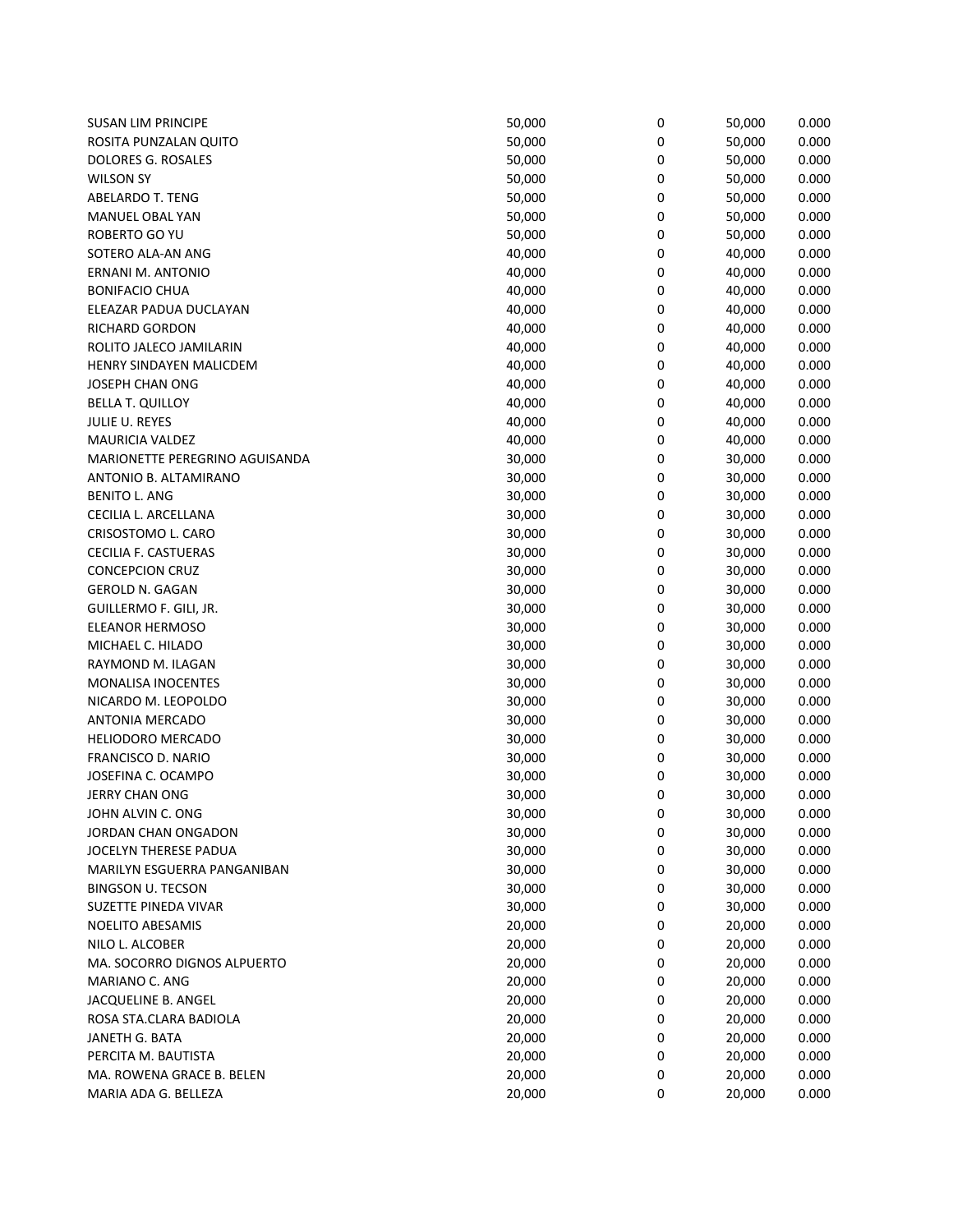| ROSALINA Y. BERTULFO          | 20,000 | 0 | 20,000 | 0.000 |
|-------------------------------|--------|---|--------|-------|
| LOURDES JESSLIN CERINO        | 20,000 | 0 | 20,000 | 0.000 |
| PHILIP O. CO                  | 20,000 | 0 | 20,000 | 0.000 |
| VICTOR G. CO                  | 20,000 | 0 | 20,000 | 0.000 |
| NOEL DARREN C. DAMIAN         | 20,000 | 0 | 20,000 | 0.000 |
| DBP TRUST SERVICES DEPARTMENT | 20,000 | 0 | 20,000 | 0.000 |
| MA. LUISA DE GUZMAN           | 20,000 | 0 | 20,000 | 0.000 |
| JOSEFINA ROSARIO C. DINSAY    | 20,000 | 0 | 20,000 | 0.000 |
| FELIX F. DOMIGPE              | 20,000 | 0 | 20,000 | 0.000 |
| ELAINE P. ENGRACIA            | 20,000 | 0 | 20,000 | 0.000 |
| AQUILINO M. ENRIQUEZ          | 20,000 | 0 | 20,000 | 0.000 |
| IRMA C. ESPIRITU              | 20,000 | 0 | 20,000 | 0.000 |
| JOSEPHINE M. EVANGELISTA      | 20,000 | 0 | 20,000 | 0.000 |
| <b>EMILIA BONDOC FIGUEROA</b> | 20,000 | 0 | 20,000 | 0.000 |
| LIGAYA P. GOLEZ               |        | 0 | 20,000 |       |
|                               | 20,000 |   |        | 0.000 |
| MARIA TRINIDAD GOMEZ          | 20,000 | 0 | 20,000 | 0.000 |
| NINFA G. GUADALOPE            | 20,000 | 0 | 20,000 | 0.000 |
| MA. LYDIA GUEVARA             | 20,000 | 0 | 20,000 | 0.000 |
| JESUS PAMINTUAN GUZMAN        | 20,000 | 0 | 20,000 | 0.000 |
| LINDA D. HENDERSON            | 20,000 | 0 | 20,000 | 0.000 |
| DARIO N. JARDELEZA            | 20,000 | 0 | 20,000 | 0.000 |
| <b>JUANITO S. JAVIER</b>      | 20,000 | 0 | 20,000 | 0.000 |
| MA. ARLENE BARBA JUMANGIT     | 20,000 | 0 | 20,000 | 0.000 |
| JOSE E. JUMAO-AS              | 20,000 | 0 | 20,000 | 0.000 |
| <b>RUBEN B. KABIGTING</b>     | 20,000 | 0 | 20,000 | 0.000 |
| AGNES R. LEGASPI              | 20,000 | 0 | 20,000 | 0.000 |
| FELIPE M. LEGASPI             | 20,000 | 0 | 20,000 | 0.000 |
| ROBERT P. LEUS                | 20,000 | 0 | 20,000 | 0.000 |
| <b>GUIOK SU LIM</b>           | 20,000 | 0 | 20,000 | 0.000 |
| <b>VIRGILIO LIM</b>           | 20,000 | 0 | 20,000 | 0.000 |
| JOSE D. LIO                   | 20,000 | 0 | 20,000 | 0.000 |
| CARMEL BONDOC MACASPAC        | 20,000 | 0 | 20,000 | 0.000 |
| CAROLINA S. MANALAYSAY        | 20,000 | 0 | 20,000 | 0.000 |
| AURORA S. MARCELINO           | 20,000 | 0 | 20,000 | 0.000 |
| LEO T. MONTEJO                | 20,000 | 0 | 20,000 | 0.000 |
| JUANITO M. OCAMPO JR.         | 20,000 | 0 | 20,000 | 0.000 |
| <b>WILFREDO OREJOLA</b>       | 20,000 | 0 | 20,000 | 0.000 |
| MA. TERESA B. ORTIGAS         | 20,000 | 0 | 20,000 | 0.000 |
| RAFAEL B. ORTIGAS             | 20,000 | 0 | 20,000 | 0.000 |
| RAFAEL ORTIGAS, JR.           | 20,000 | 0 | 20,000 | 0.000 |
| MARIA I. OVEJERA              | 20,000 | 0 | 20,000 | 0.000 |
| MA. ASUNCION O. PADILLA       | 20,000 | 0 | 20,000 | 0.000 |
| <b>BENITO T. QUIZON</b>       | 20,000 | 0 | 20,000 | 0.000 |
| SEVERINA RAMOS                | 20,000 | 0 | 20,000 | 0.000 |
| ILUMINADA JOY Q. RICARTE      | 20,000 | 0 | 20,000 | 0.000 |
| RINA MARIA P. ROSALES         | 20,000 | 0 | 20,000 | 0.000 |
| PLACIDO B. SALIBAD JR.        | 20,000 | 0 | 20,000 | 0.000 |
|                               |        |   |        |       |
| CARMEN I. SAN JOSE            | 20,000 | 0 | 20,000 | 0.000 |
| ARNECEL FRANCES SANTIAGO      | 20,000 | 0 | 20,000 | 0.000 |
| <b>IRENE BELENO SANTOS</b>    | 20,000 | 0 | 20,000 | 0.000 |
| LUISA C. SO                   | 20,000 | 0 | 20,000 | 0.000 |
| MARIA PAZ M. SOLAS            | 20,000 | 0 | 20,000 | 0.000 |
| <b>GEORGE SUELTO</b>          | 20,000 | 0 | 20,000 | 0.000 |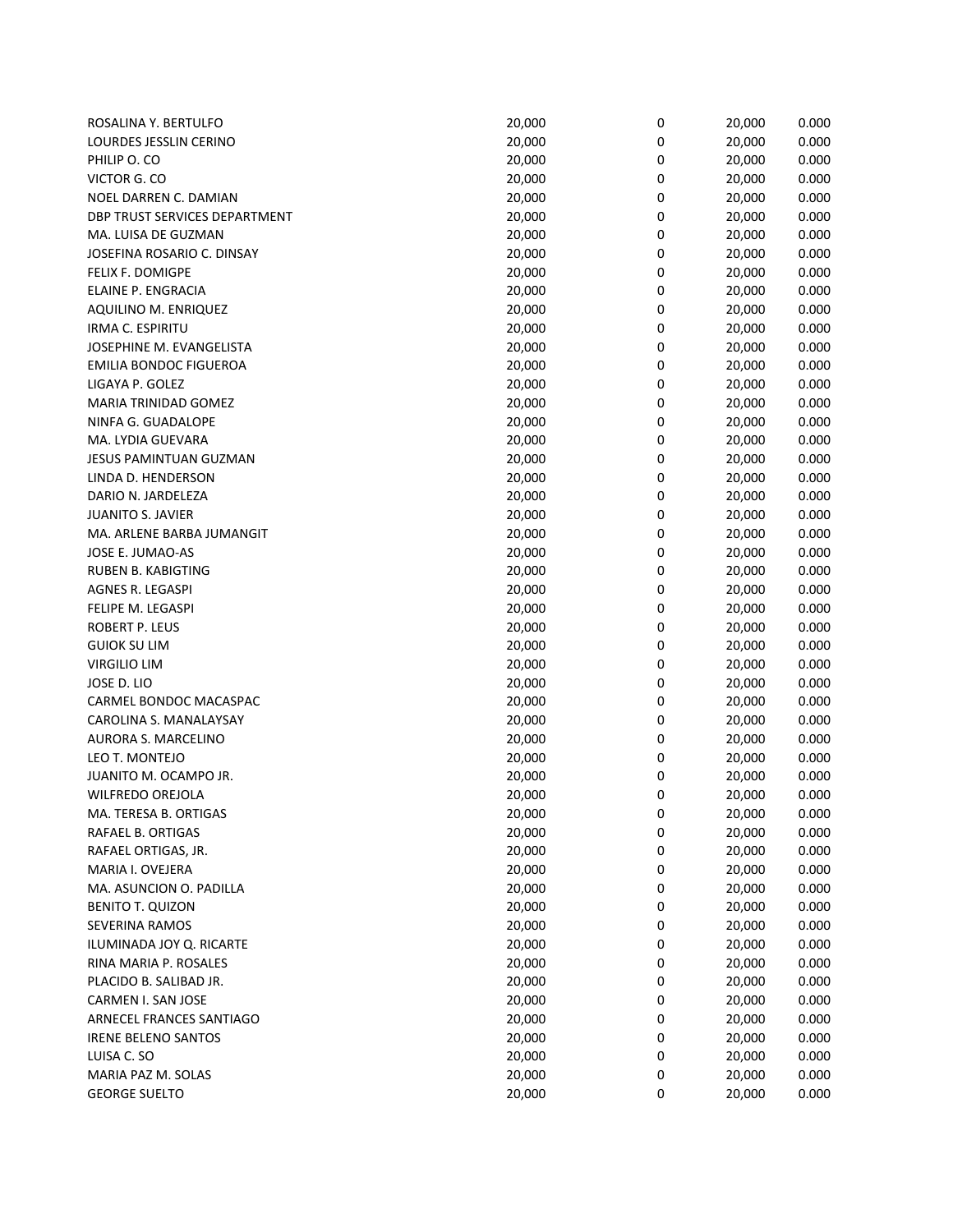| MA. RIZALINA T. TADEO             | 20,000 | $\pmb{0}$ | 20,000 | 0.000 |
|-----------------------------------|--------|-----------|--------|-------|
| <b>JAMES TE</b>                   | 20,000 | 0         | 20,000 | 0.000 |
| CARIDAD E. UY                     | 20,000 | 0         | 20,000 | 0.000 |
| RIZALINA S.A. VILLAREAL           | 20,000 | 0         | 20,000 | 0.000 |
| MICHAEL D. VILLARET               | 20,000 | 0         | 20,000 | 0.000 |
| LUCINA J. VIOLAGO                 | 20,000 | 0         | 20,000 | 0.000 |
| ALFREDO GO YU                     | 20,000 | 0         | 20,000 | 0.000 |
| JOSE LEE &/OR KOE LION HO         | 15,000 | 0         | 15,000 | 0.000 |
| KATHARENE ROSE QUILLOY CU UNJIENG | 10,000 | 0         | 10,000 | 0.000 |
| BLESILDA F. ABELLA                | 10,000 | 0         | 10,000 | 0.000 |
| SALVACION ABELLA                  | 10,000 | 0         | 10,000 | 0.000 |
| JASON DEL MAR ABUEVA              | 10,000 | 0         | 10,000 | 0.000 |
| <b>RENATO B. AFURONG</b>          | 10,000 | 0         | 10,000 | 0.000 |
| AVELINO E. AGCAOILI               | 10,000 | 0         | 10,000 | 0.000 |
| <b>TERESITA AGLIAM</b>            | 10,000 | 0         | 10,000 |       |
|                                   |        |           |        | 0.000 |
| JUDITH CADIZ AGLOSOLOS            | 10,000 | 0         | 10,000 | 0.000 |
| SOLEDAD NUNAG AMANTE              | 10,000 | 0         | 10,000 | 0.000 |
| ALICIA T. ANDOY                   | 10,000 | 0         | 10,000 | 0.000 |
| NOEMI S. ANTONIO                  | 10,000 | 0         | 10,000 | 0.000 |
| RENO C. ARCAYA                    | 10,000 | 0         | 10,000 | 0.000 |
| ALBERT T. ARCEO                   | 10,000 | 0         | 10,000 | 0.000 |
| LIGAYA M. ARELLANO                | 10,000 | 0         | 10,000 | 0.000 |
| FERDINAND ARISTORENAS             | 10,000 | 0         | 10,000 | 0.000 |
| RAQUEL ARMIN BENETUA              | 10,000 | 0         | 10,000 | 0.000 |
| LILIA KINTANAR AUGUSTO            | 10,000 | 0         | 10,000 | 0.000 |
| LEONILA P. BANTILES               | 10,000 | 0         | 10,000 | 0.000 |
| <b>LILIA BAUN</b>                 | 10,000 | 0         | 10,000 | 0.000 |
| JOSE ROMMEL BALATON BELEN         | 10,000 | 0         | 10,000 | 0.000 |
| JOSE RUEL BALATON BELEN           | 10,000 | 0         | 10,000 | 0.000 |
| VICTOR V. BENAVIDEZ               | 10,000 | 0         | 10,000 | 0.000 |
| RONALD S. BES                     | 10,000 | 0         | 10,000 | 0.000 |
| MA. ELVIRA V. BULALACAO           | 10,000 | 0         | 10,000 | 0.000 |
| <b>SUSAN B. BURAYOG</b>           | 10,000 | 0         | 10,000 | 0.000 |
| <b>SUSAN B. BURAYOG</b>           | 10,000 | 0         | 10,000 | 0.000 |
| JALANDONI V. BUYAO                | 10,000 | 0         | 10,000 | 0.000 |
| WISHNI LUCHI L. CABATINGAN        | 10,000 | 0         | 10,000 | 0.000 |
| JOSELITO V. CABRERA               | 10,000 | 0         | 10,000 | 0.000 |
| MARIA R. CADAVILLO                | 10,000 | 0         | 10,000 | 0.000 |
| ANTERO JOSE M. CAGANDA            | 10,000 | 0         | 10,000 | 0.000 |
| REBECCA C. CAJILOG                | 10,000 | 0         | 10,000 | 0.000 |
| LORETTA SY CALDERON               | 10,000 | 0         | 10,000 | 0.000 |
| ISIDRO MARLON CALZADA             | 10,000 | 0         | 10,000 | 0.000 |
| EUPORA C. CAMILOTES               | 10,000 | 0         | 10,000 | 0.000 |
| MARILOU L. CASTRO                 | 10,000 | 0         | 10,000 | 0.000 |
|                                   |        |           |        |       |
| ZUSIE MALUBAG CASTRO              | 10,000 | 0         | 10,000 | 0.000 |
| MA. VICTORIA H. CERRADA           | 10,000 | 0         | 10,000 | 0.000 |
| ELLEN CHIU                        | 10,000 | 0         | 10,000 | 0.000 |
| <b>JOHN DERICK CHUA</b>           | 10,000 | 0         | 10,000 | 0.000 |
| LILY D. CHUA                      | 10,000 | 0         | 10,000 | 0.000 |
| PETER T. CHUA                     | 10,000 | 0         | 10,000 | 0.000 |
| ROSANNA POLINTAN CO               | 10,000 | 0         | 10,000 | 0.000 |
| CECILIA SALAZAR CREDO             | 10,000 | 0         | 10,000 | 0.000 |
| MA. LETICIA B. CRUZ               | 10,000 | 0         | 10,000 | 0.000 |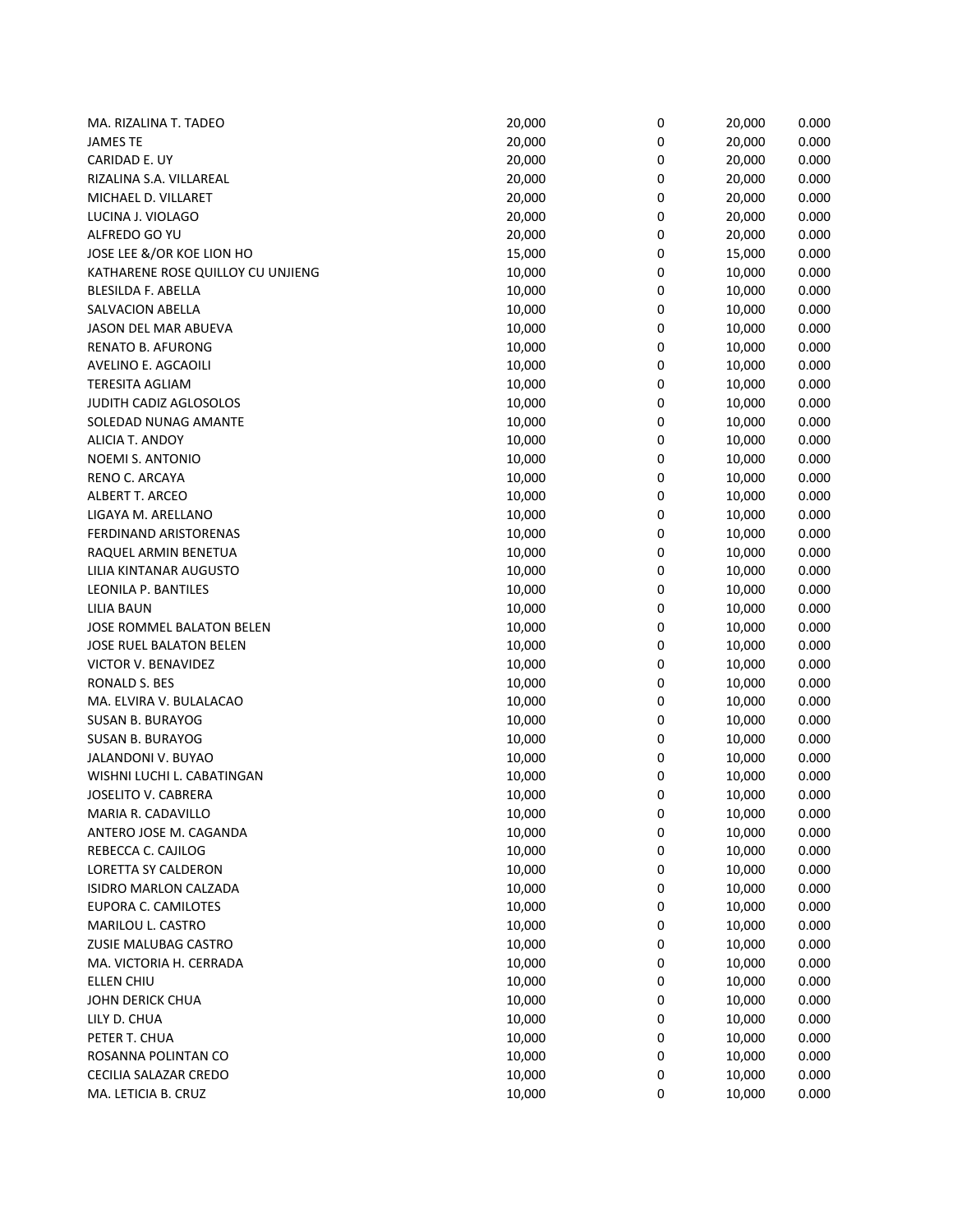| PHILIP D.V. DASALLA           | 10,000 | $\pmb{0}$ | 10,000 | 0.000 |
|-------------------------------|--------|-----------|--------|-------|
| JAIME P. DE CASTRO            | 10,000 | 0         | 10,000 | 0.000 |
| J. FERDINAND DE LUZURIAGA     | 10,000 | 0         | 10,000 | 0.000 |
| MARCOS M. DE OCAMPO           | 10,000 | 0         | 10,000 | 0.000 |
| MA. GARCIA DELFINO            | 10,000 | 0         | 10,000 | 0.000 |
| SONIA A. DIMACULANGAN         | 10,000 | 0         | 10,000 | 0.000 |
| ANGELITO T. DIZON             | 10,000 | 0         | 10,000 | 0.000 |
| LIZA B. DIZON                 | 10,000 | 0         | 10,000 | 0.000 |
| ROSEMARIE Q. DUGAYO           | 10,000 | 0         | 10,000 | 0.000 |
| TERESITA E. DULLAS            | 10,000 | 0         | 10,000 | 0.000 |
| SHEILA V. FERNANDEZ           | 10,000 | 0         | 10,000 | 0.000 |
| <b>BELEN N. FORTES</b>        | 10,000 | 0         | 10,000 | 0.000 |
| NOVEL G. FORTICH              | 10,000 | 0         | 10,000 | 0.000 |
| JOCELYN ORNEDO FULACHE        | 10,000 | 0         | 10,000 | 0.000 |
| HAIDELITA C. GALENDEZ         | 10,000 | 0         | 10,000 | 0.000 |
| AILEEN MAE A. GARCIA          | 10,000 | 0         | 10,000 |       |
|                               |        |           |        | 0.000 |
| TOMAS M. GARCIA               | 10,000 | 0         | 10,000 | 0.000 |
| VALERIANA S. GARCIA           | 10,000 | 0         | 10,000 | 0.000 |
| ATTY. RICARDO V GLORIA, JR.   | 10,000 | 0         | 10,000 | 0.000 |
| ALEXANDER L. GO               | 10,000 | 0         | 10,000 | 0.000 |
| <b>CHRISTOPHER M. GOTANCO</b> | 10,000 | 0         | 10,000 | 0.000 |
| NILO S. GRET                  | 10,000 | 0         | 10,000 | 0.000 |
| MA. VICTORIA G. GUILLERMO     | 10,000 | 0         | 10,000 | 0.000 |
| ZENAIDA L. GUSTILO            | 10,000 | 0         | 10,000 | 0.000 |
| RAUL GUZMAN                   | 10,000 | 0         | 10,000 | 0.000 |
| CATHERINE H.W GREEN &/OR      | 10,000 | 0         | 10,000 | 0.000 |
| MELCHOR R. HONCULADA          | 10,000 | 0         | 10,000 | 0.000 |
| <b>JESUS C. HUIDEM</b>        | 10,000 | 0         | 10,000 | 0.000 |
| FAUSTINO C. JAVILLONAR        | 10,000 | 0         | 10,000 | 0.000 |
| FE C. JUPLO                   | 10,000 | 0         | 10,000 | 0.000 |
| <b>MARITA KAH</b>             | 10,000 | 0         | 10,000 | 0.000 |
| <b>NELSON K. KAH</b>          | 10,000 | 0         | 10,000 | 0.000 |
| <b>VIRGINIA K. KAH</b>        | 10,000 | 0         | 10,000 | 0.000 |
| ROMUALDO GALEOS KINTANAR      | 10,000 | 0         | 10,000 | 0.000 |
| LEA M. KONG                   | 10,000 | 0         | 10,000 | 0.000 |
| JULIUS L. LABOR               | 10,000 | 0         | 10,000 | 0.000 |
| ANGEL P. LAMAT, JR.           | 10,000 | 0         | 10,000 | 0.000 |
| MA. FEBE P. LAMATA            | 10,000 | 0         | 10,000 | 0.000 |
| BERNIE L. LANOJAN             | 10,000 | 0         | 10,000 | 0.000 |
| <b>ELLEN TAN LAO</b>          | 10,000 | 0         | 10,000 | 0.000 |
| WILLIAM SUPNET LARDIZABAL     | 10,000 | 0         | 10,000 | 0.000 |
| DON JOSE LAUDENCIA            | 10,000 | 0         | 10,000 | 0.000 |
| OFELIA KINTANAR LEPITEN       | 10,000 | 0         | 10,000 | 0.000 |
| LIGAYA M. LEVISTE             | 10,000 | 0         | 10,000 | 0.000 |
| <b>JAMES ORTEGA LIM</b>       | 10,000 | 0         | 10,000 | 0.000 |
| ROGELIO QUIJADA LIM           | 10,000 | 0         | 10,000 | 0.000 |
| MA. TERESA PINEDA LIWANAG     | 10,000 | 0         | 10,000 | 0.000 |
| CAROLINE JANE QUILLOY MADAMBA | 10,000 | 0         | 10,000 | 0.000 |
| NYRA M. MADLAMBAYAN           | 10,000 | 0         | 10,000 | 0.000 |
| MARCELO MALANA                | 10,000 | 0         | 10,000 | 0.000 |
| LILIA T. MANAHAN              | 10,000 | 0         | 10,000 | 0.000 |
| MA. CONSOLACION MANALO        | 10,000 | 0         | 10,000 | 0.000 |
| ALEJANDRO G. MAR              | 10,000 | 0         | 10,000 | 0.000 |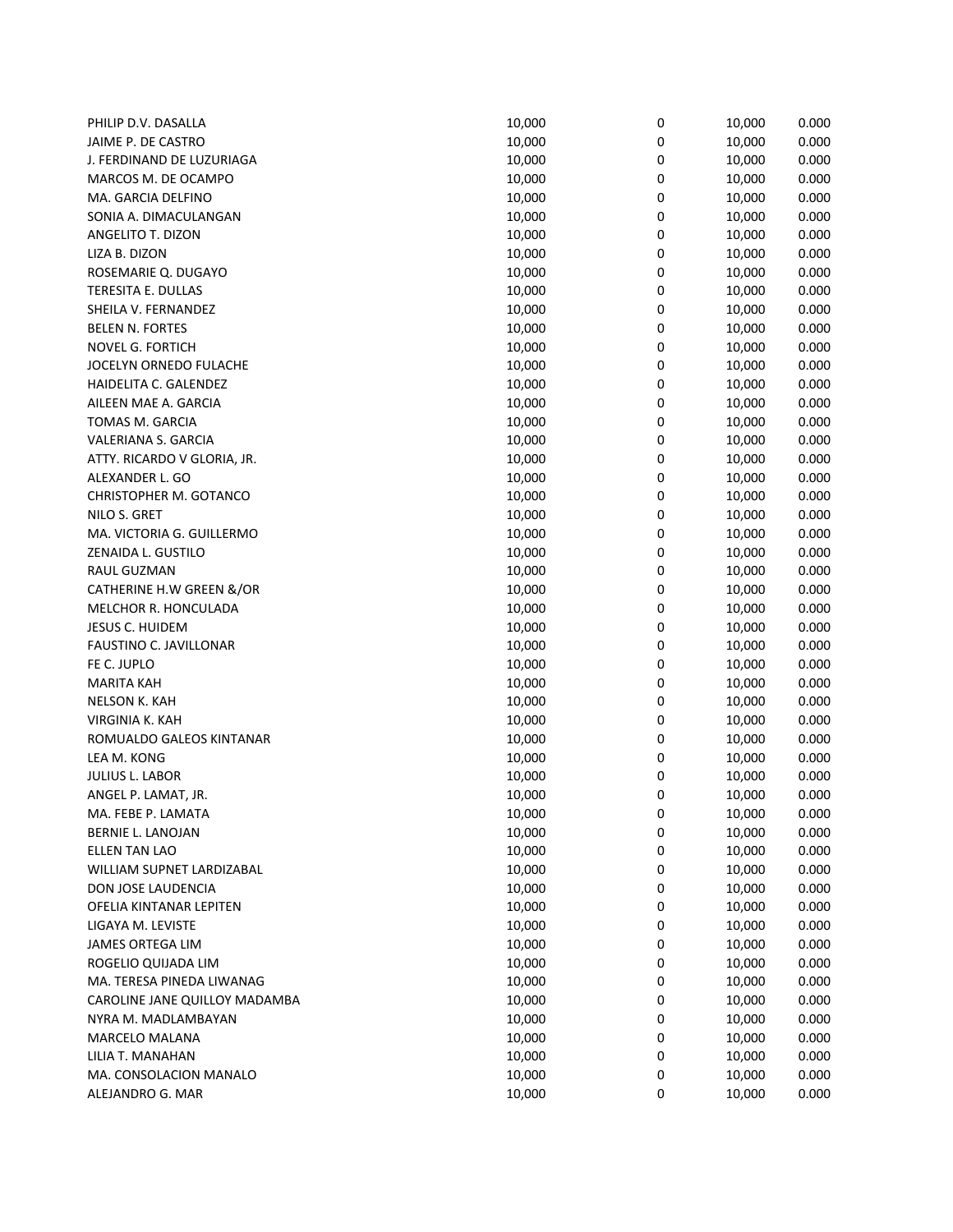| RICHARD P. MARANON                   | 10,000 | 0 | 10,000 | 0.000 |
|--------------------------------------|--------|---|--------|-------|
| SOCORRO VANGELI MEDINA               | 10,000 | 0 | 10,000 | 0.000 |
| MERLY MERCADO                        | 10,000 | 0 | 10,000 | 0.000 |
| SALVADOR A. MONTEBON                 | 10,000 | 0 | 10,000 | 0.000 |
| TOMAS G. NGO                         | 10,000 | 0 | 10,000 | 0.000 |
| <b>CARIDAD NONATO</b>                | 10,000 | 0 | 10,000 | 0.000 |
| ANA MITZIE S. OCIO                   | 10,000 | 0 | 10,000 | 0.000 |
| PRIMITIVA S. OCIO                    | 10,000 | 0 | 10,000 | 0.000 |
| DON ENRICO M. OCTAVO                 | 10,000 | 0 | 10,000 | 0.000 |
| CRISTETA PINEDA OLALIA               | 10,000 | 0 | 10,000 | 0.000 |
| <b>WILFREDO ORDESTA</b>              | 10,000 | 0 | 10,000 | 0.000 |
| MERLITO T. PAGUIO                    | 10,000 | 0 | 10,000 | 0.000 |
| CLARISSA C. PALACIO                  | 10,000 | 0 | 10,000 | 0.000 |
| <b>ANTONIO PANALIGAN</b>             | 10,000 | 0 | 10,000 | 0.000 |
| PERPETUA T. PANGON                   | 10,000 | 0 | 10,000 | 0.000 |
| MA. ROWENA PANTIG                    | 10,000 | 0 | 10,000 | 0.000 |
| ESTEBAN C. PASCUA                    | 10,000 | 0 | 10,000 | 0.000 |
| <b>FRANCISCO RECTO CLEOFE PATRON</b> | 10,000 | 0 | 10,000 | 0.000 |
| FILOMENA C. PEDROCHE                 | 10,000 | 0 | 10,000 | 0.000 |
| BENJAMIN ALLAN MARCOS POLIQUIT       | 10,000 | 0 | 10,000 | 0.000 |
| RODOLFO A. RABANG                    | 10,000 | 0 | 10,000 | 0.000 |
| MA. JESSICA RAYMUNDO RAYMUNDO        | 10,000 | 0 | 10,000 | 0.000 |
|                                      |        |   |        |       |
| AMPARO S. RAZO                       | 10,000 | 0 | 10,000 | 0.000 |
| IMELDA A. RELAMPAGOS                 | 10,000 | 0 | 10,000 | 0.000 |
| JOSEPHINE S. REYES                   | 10,000 | 0 | 10,000 | 0.000 |
| LUZVIMINDA G. RODRIGUEZ              | 10,000 | 0 | 10,000 | 0.000 |
| FLORENCIO H. RUEDAS                  | 10,000 | 0 | 10,000 | 0.000 |
| VIRGILIA T. RUEDAS                   | 10,000 | 0 | 10,000 | 0.000 |
| JOSELITO B. RUSTIA                   | 10,000 | 0 | 10,000 | 0.000 |
| DANILO A. SADO                       | 10,000 | 0 | 10,000 | 0.000 |
| <b>EVANGELINE N. SAGUID</b>          | 10,000 | 0 | 10,000 | 0.000 |
| THERESA BERNADETTE PONCE SAL         | 10,000 | 0 | 10,000 | 0.000 |
| <b>EGENALINE SALAZAR</b>             | 10,000 | 0 | 10,000 | 0.000 |
| DALILA SALVADOR                      | 10,000 | 0 | 10,000 | 0.000 |
| AIDA R. SAN GABRIEL                  | 10,000 | 0 | 10,000 | 0.000 |
| CARMELA I. SAN JOSE                  | 10,000 | 0 | 10,000 | 0.000 |
| CYNTHIA I. SAN JOSE                  | 10,000 | 0 | 10,000 | 0.000 |
| <b>ISAAC R. SAN JOSE</b>             | 10,000 | 0 | 10,000 | 0.000 |
| MARTA C. SAN JUAN                    | 10,000 | 0 | 10,000 | 0.000 |
| <b>GERALDINO JOSUE SAN PEDRO</b>     | 10,000 | 0 | 10,000 | 0.000 |
| ALFREDO C. SANTOS                    | 10,000 | 0 | 10,000 | 0.000 |
| <b>COSETTE R. SANTOS</b>             | 10,000 | 0 | 10,000 | 0.000 |
| NITA MILAGROS T SEGOVIA              | 10,000 | 0 | 10,000 | 0.000 |
| <b>THELMA SIA</b>                    | 10,000 | 0 | 10,000 | 0.000 |
| MA. GINA S. SOLIS                    | 10,000 | 0 | 10,000 | 0.000 |
| HELEN H. SULIT                       | 10,000 | 0 | 10,000 | 0.000 |
| MARCELINO C. SY                      | 10,000 | 0 | 10,000 | 0.000 |
| RIZALINA T. TADEO                    | 10,000 | 0 | 10,000 | 0.000 |
| LORILLANDA L. TAGUAS                 | 10,000 | 0 | 10,000 | 0.000 |
| VIRGILIO C. TAMAYO                   | 10,000 | 0 | 10,000 | 0.000 |
| <b>BRAULIA C. TAMBIS</b>             | 10,000 | 0 | 10,000 | 0.000 |
| <b>EMILIA P. TANGO</b>               | 10,000 | 0 | 10,000 | 0.000 |
| JOSE ANGELITO O. TAYAG               | 10,000 | 0 | 10,000 | 0.000 |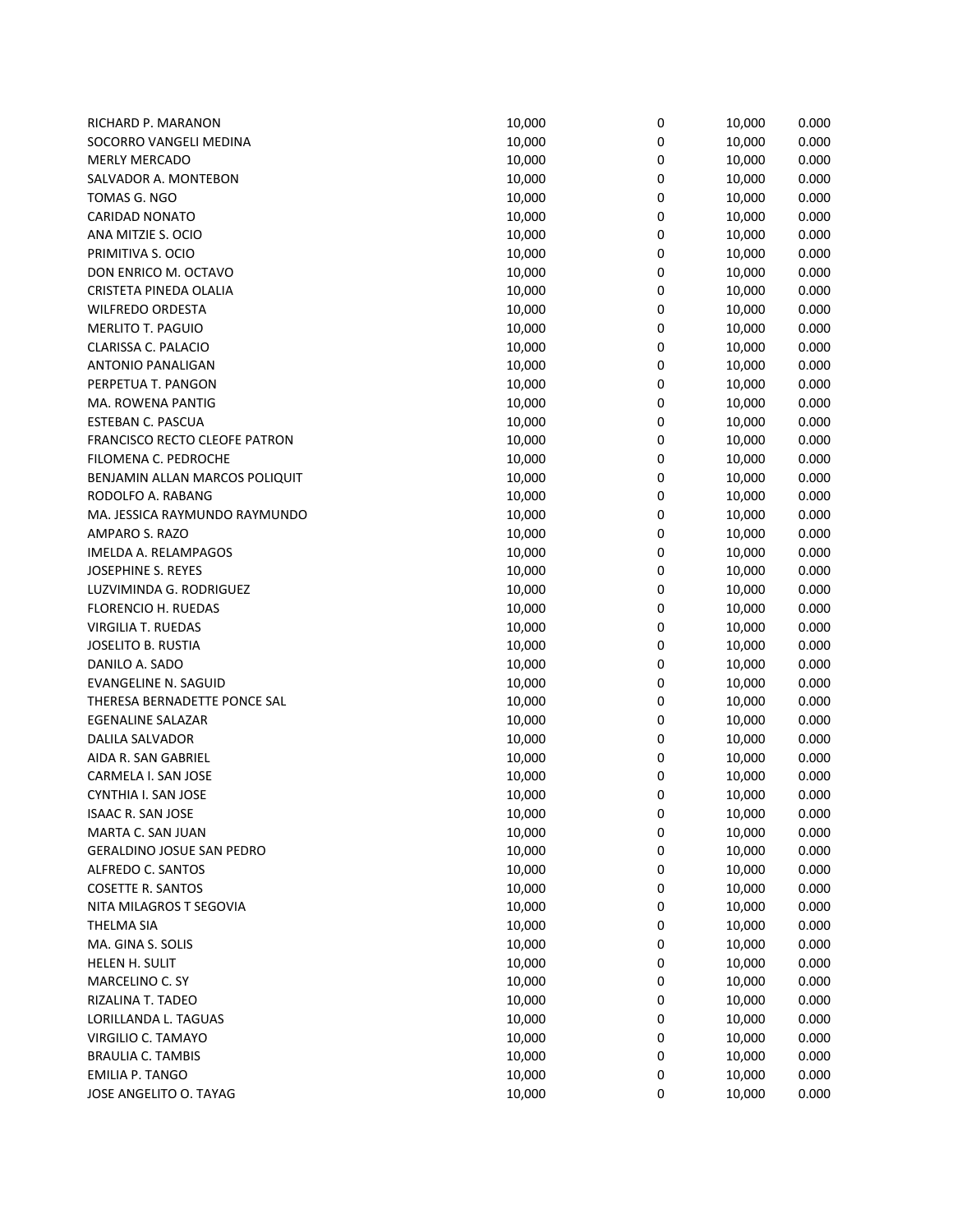| RAINERIO D D. TEODORO                      | 10,000 | 0           | 10,000 | 0.000 |
|--------------------------------------------|--------|-------------|--------|-------|
| <b>JOSEFINA TIAN</b>                       | 10,000 | 0           | 10,000 | 0.000 |
| <b>ADELA T. TIMBANG</b>                    | 10,000 | 0           | 10,000 | 0.000 |
| CESAR G. TIUTAN &/OR MICHAEL JOSEPH TIUTAN | 10,000 | 0           | 10,000 | 0.000 |
| LUISA M. TUAZON                            | 10,000 | 0           | 10,000 | 0.000 |
| <b>RICO SAYRE TUBOG</b>                    | 10,000 | 0           | 10,000 | 0.000 |
| ROMEO B. VARGAS                            | 10,000 | 0           | 10,000 | 0.000 |
| <b>HELEN PATIGAYON VELASCO</b>             | 10,000 | 0           | 10,000 | 0.000 |
| JANETH B. VILLARIN                         | 10,000 | 0           | 10,000 | 0.000 |
| CYNTHIA ROLLE VILLELA                      | 10,000 | 0           | 10,000 | 0.000 |
| ALFREDO C. WAGAS                           | 10,000 | 0           | 10,000 | 0.000 |
| JO ANN NGO YAO                             | 10,000 | 0           | 10,000 | 0.000 |
| LUIS R. YMSON, JR.                         | 10,000 | 0           | 10,000 | 0.000 |
| NOEL E. YU                                 | 10,000 | 0           | 10,000 | 0.000 |
| JOSE ENRICO Y. ZAMORA                      | 10,000 | 0           | 10,000 | 0.000 |
| <b>ENRICO T. ZANORIA</b>                   | 10,000 | 0           | 10,000 | 0.000 |
| MAYBELLINE T. IGNACIO                      | 5,000  | 0           | 5,000  | 0.000 |
| JOSE MARCEL E. PANLILIO                    | 2,000  | 0           | 2,000  | 0.000 |
| MARLO T. CRISTOBAL                         | 1,000  | 0           | 1,000  | 0.000 |
| NICOLE E. PANLILIO                         | 1,000  | 0           | 1,000  | 0.000 |
| <b>JORGE GARCIA</b>                        | 1      | 0           | 1      | 0.000 |
| <b>JAMES A. KAPLAN</b>                     |        | 0           | 1      | 0.000 |
| LORENZO TANADA III                         | 1      | $\mathbf 0$ | 1      | 0.000 |
|                                            |        |             |        |       |

GRAND TOTAL (383) 12,000,000,000 0 12,000,000,000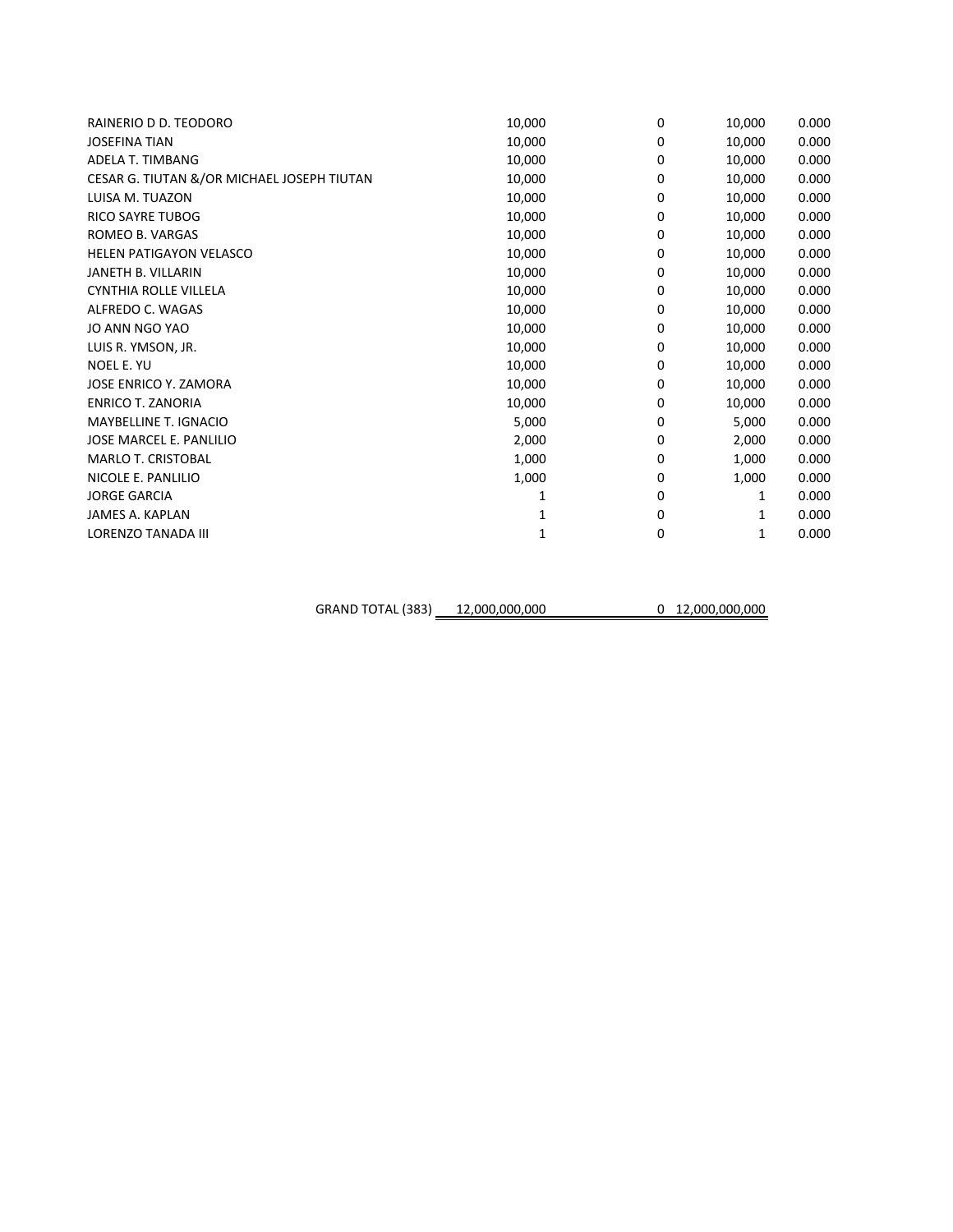## **OUTSTANDING BALANCES FOR A SPECIFIC COMPANY**

Company Code - BHI000000000

| Business Date: March 31, 2022                                     |                 |
|-------------------------------------------------------------------|-----------------|
| <b>BPNAME</b>                                                     | <b>HOLDINGS</b> |
| COL Financial Group, Inc.                                         | 1,425,009,772   |
| <b>ABACUS SECURITIES CORPORATION</b>                              | 1,405,610,483   |
| <b>SB EQUITIES, INC.</b>                                          | 873,815,374     |
| <b>BDO SECURITIES CORPORATION</b>                                 | 618,759,558     |
| FIRST METRO SECURITIES BROKERAGE CORP.                            | 453,049,091     |
| AB CAPITAL SECURITIES, INC.                                       | 412,950,000     |
| <b>BPI SECURITIES CORPORATION</b>                                 | 401,483,411     |
| PHILSTOCKS FINANCIAL INC                                          | 371,076,823     |
| TOWER SECURITIES, INC.                                            | 322,660,000     |
| <b>ALAKOR SECURITIES CORPORATION</b>                              | 318,790,000     |
| WESTLINK GLOBAL EQUITIES, INC.                                    | 262,080,000     |
| TRITON SECURITIES CORP.                                           | 261,340,000     |
| A & A SECURITIES, INC.                                            | 216,680,000     |
| BELSON SECURITIES, INC.                                           | 204,870,000     |
| DAVID GO SECURITIES CORP.                                         | 198,660,000     |
| R. COYIUTO SECURITIES, INC.                                       | 196,920,000     |
| PAPA SECURITIES CORPORATION                                       | 192,610,000     |
| EVERGREEN STOCK BROKERAGE & SEC., INC.                            | 181,690,000     |
| ANSALDO, GODINEZ & CO., INC.                                      | 178,966,800     |
| PAN ASIA SECURITIES CORP.                                         | 175,340,000     |
| WEALTH SECURITIES, INC.                                           | 168,820,000     |
| QUALITY INVESTMENTS & SECURITIES CORPORATION                      | 146,740,000     |
| SOLAR SECURITIES, INC.                                            | 135,960,000     |
| <b>MANDARIN SECURITIES CORPORATION</b>                            | 133,200,000     |
| EASTERN SECURITIES DEVELOPMENT CORPORATION                        | 128,100,000     |
| INVESTORS SECURITIES, INC,                                        | 124,505,000     |
| BERNAD SECURITIES, INC.                                           | 121,000,000     |
| DA MARKET SECURITIES, INC.                                        | 120,980,000     |
| R. NUBLA SECURITIES, INC.                                         | 119,830,000     |
| MAYBANK ATR KIM ENG SECURITIES, INC.                              | 110,070,000     |
| REGINA CAPITAL DEVELOPMENT CORPORATION                            | 94,440,000      |
| LUYS SECURITIES COMPANY, INC.                                     | 90,560,000      |
| E. CHUA CHIACO SECURITIES, INC.                                   | 88,029,990      |
| GLOBALINKS SECURITIES & STOCKS, INC.                              | 85,040,000      |
| AAA SOUTHEAST EQUITIES, INCORPORATED                              | 83,750,000      |
| MERIDIAN SECURITIES, INC.                                         | 74,130,000      |
| STANDARD SECURITIES CORPORATION                                   | 70,780,000      |
| HDI SECURITIES, INC.                                              | 70,700,000      |
| TANSENGCO & CO., INC.                                             | 58,540,000      |
| CHINA BANK SECURITIES CORPORATION                                 | 57,360,000      |
| DIVERSIFIED SECURITIES, INC.                                      | 54,493,595      |
| UCPB SECURITIES, INC.                                             | 48,680,000      |
| <b>IGC SECURITIES INC.</b>                                        | 47,360,000      |
| G.D. TAN & COMPANY, INC.                                          | 44,450,000      |
| VALUE QUEST SECURITIES CORPORATION                                |                 |
|                                                                   | 41,400,000      |
| <b>STRATEGIC EQUITIES CORP.</b><br>NEW WORLD SECURITIES CO., INC. | 35,420,000      |
|                                                                   | 35,070,000      |
| AURORA SECURITIES, INC.                                           | 34,860,000      |
| SunSecurities, Inc.                                               | 34,500,000      |
| YU & COMPANY, INC.                                                | 34,220,000      |
| MERCANTILE SECURITIES CORP.                                       | 33,590,000      |
| ALPHA SECURITIES CORP.                                            | 32,960,000      |
| SUMMIT SECURITIES, INC.                                           | 30,670,000      |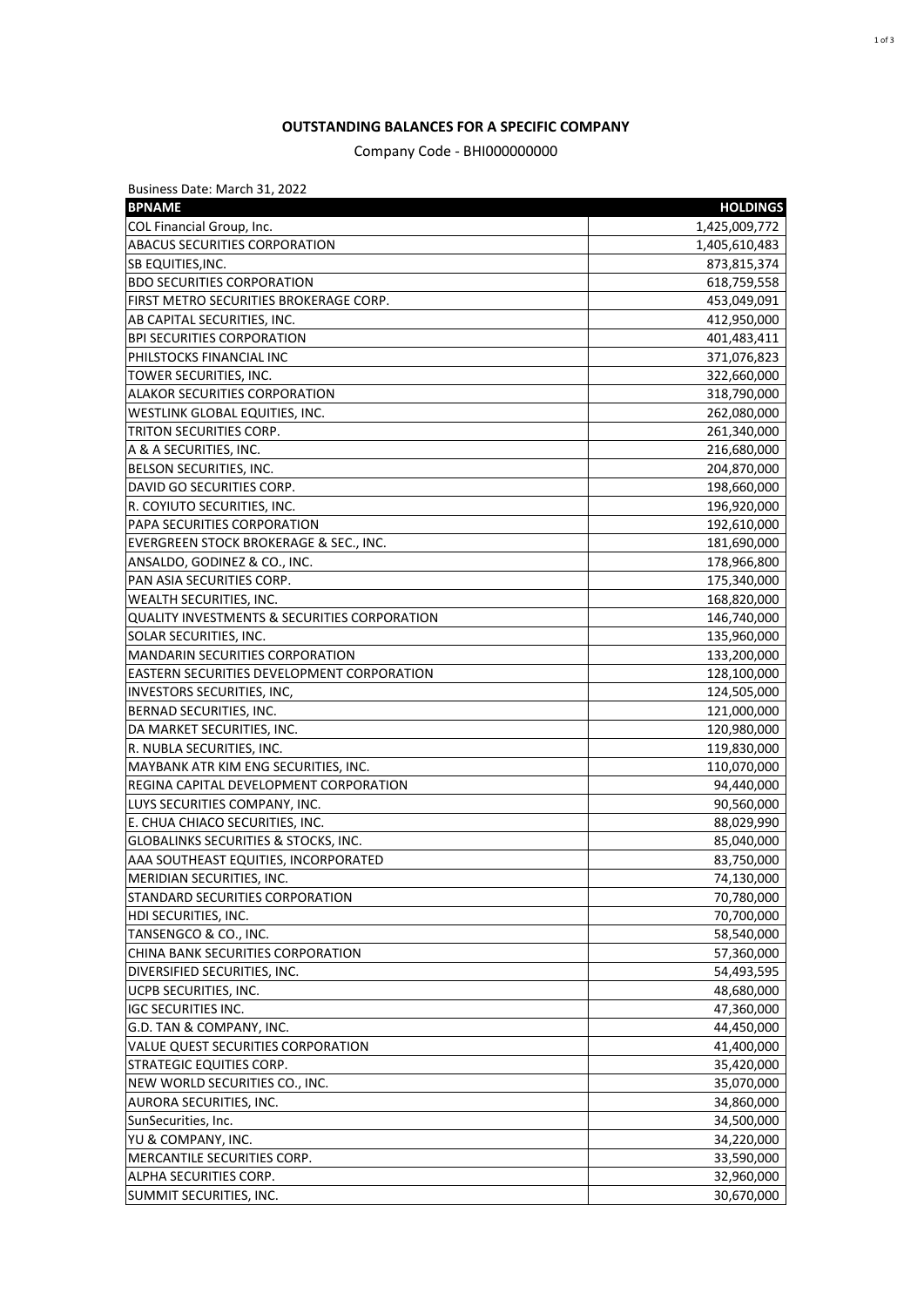| <b>BPNAME</b>                                     | <b>HOLDINGS</b> |
|---------------------------------------------------|-----------------|
| EQUITIWORLD SECURITIES, INC.                      | 30,600,000      |
| S.J. ROXAS & CO., INC.                            | 30,350,000      |
| UNICAPITAL SECURITIES INC.                        | 29,920,100      |
| F. YAP SECURITIES, INC.                           | 24,060,000      |
| PREMIUM SECURITIES, INC.                          | 24,030,000      |
| AP SECURITIES INCORPORATED                        | 23,020,000      |
| GOLDSTAR SECURITIES, INC.                         | 22,880,000      |
| RCBC SECURITIES, INC.                             | 22,581,000      |
| LUCKY SECURITIES, INC.                            | 21,610,000      |
| YAO & ZIALCITA, INC.                              | 21,020,000      |
| STANDARD CHARTERED BANK                           | 20,000,000      |
| EAGLE EQUITIES, INC.                              | 19,500,000      |
| CAMPOS, LANUZA & COMPANY, INC.                    | 18,495,000      |
| PNB SECURITIES, INC.                              | 18,300,000      |
| WONG SECURITIES CORPORATION                       | 18,050,000      |
| A. T. DE CASTRO SECURITIES CORP.                  | 17,520,000      |
| IMPERIAL, DE GUZMAN, ABALOS & CO., INC.           | 15,465,000      |
| R. S. LIM & CO., INC.                             | 15,400,000      |
| FIRST ORIENT SECURITIES, INC.                     | 14,880,000      |
| SINCERE SECURITIES CORPORATION                    | 14,250,000      |
| UPCC SECURITIES CORP.                             | 12,870,000      |
| PHILIPPINE EQUITY PARTNERS, INC.                  | 11,940,000      |
| TIMSON SECURITIES, INC.                           | 10,900,000      |
| CITIBANK N.A.                                     | 10,600,000      |
| GUILD SECURITIES, INC.                            | 9,400,000       |
| GOLDEN TOWER SECURITIES & HOLDINGS, INC.          | 9,060,000       |
| MDR SECURITIES, INC.                              | 8,450,000       |
| FIRST INTEGRATED CAPITAL SECURITIES, INC.         | 7,500,000       |
| TRANS-ASIA SECURITIES, INC.                       | 7,170,000       |
| ASIASEC EQUITIES, INC.                            | 5,880,000       |
| LARRGO SECURITIES CO., INC.                       | 5,570,000       |
| JAKA SECURITIES CORP.                             | 4,910,000       |
| INTRA-INVEST SECURITIES, INC.                     | 4,865,000       |
| BENJAMIN CO CA & CO., INC.                        | 4,800,000       |
| OPTIMUM SECURITIES CORPORATION                    | 4,700,000       |
| I. B. GIMENEZ SECURITIES, INC.                    | 4,080,000       |
| CTS GLOBAL EQUITY GROUP, INC.                     | 3,970,000       |
| ASIA PACIFIC CAPITAL EQUITIES & SECURITIES CORP.  | 3,950,000       |
| FIDELITY SECURITIES, INC.                         | 3,670,000       |
| H. E. BENNETT SECURITIES, INC.                    | 3,200,000       |
| <b>BA SECURITIES, INC.</b>                        | 2,990,000       |
| MOUNT PEAK SECURITIES, INC.                       | 2,700,000       |
| VENTURE SECURITIES, INC.                          | 2,640,000       |
| <b>CUALOPING SECURITIES CORPORATION</b>           | 2,630,000       |
| <b>JSG SECURITIES, INC.</b>                       | 2,250,000       |
| RTG & COMPANY, INC.                               | 1,950,000       |
| <b>REGIS PARTNERS, INC.</b>                       | 1,200,000       |
| COHERCO SECURITIES, INC.                          | 1,000,000       |
| THE FIRST RESOURCES MANAGEMENT & SECURITIES CORP. | 650,000         |
| EAST WEST CAPITAL CORPORATION                     | 580,000         |
| LOPEZ, LOCSIN, LEDESMA & CO., INC.                | 500,000         |
| SECURITIES SPECIALISTS, INC.                      | 500,000         |
| B. H. CHUA SECURITIES CORPORATION                 | 380,000         |
| VC SECURITIES CORPORATION                         | 370,000         |
| R & L INVESTMENTS, INC.                           | 310,000         |
| APEX PHILIPPINES EQUITIES CORPORATION             | 310,000         |
| I. ACKERMAN & CO., INC.                           | 220,000         |
| DW CAPITAL INC.                                   | 140,000         |
| STAR ALLIANCE SECURITIES CORP.                    | 100,000         |
| SALISBURY BKT SECURITIES CORPORATION              | 70,000          |